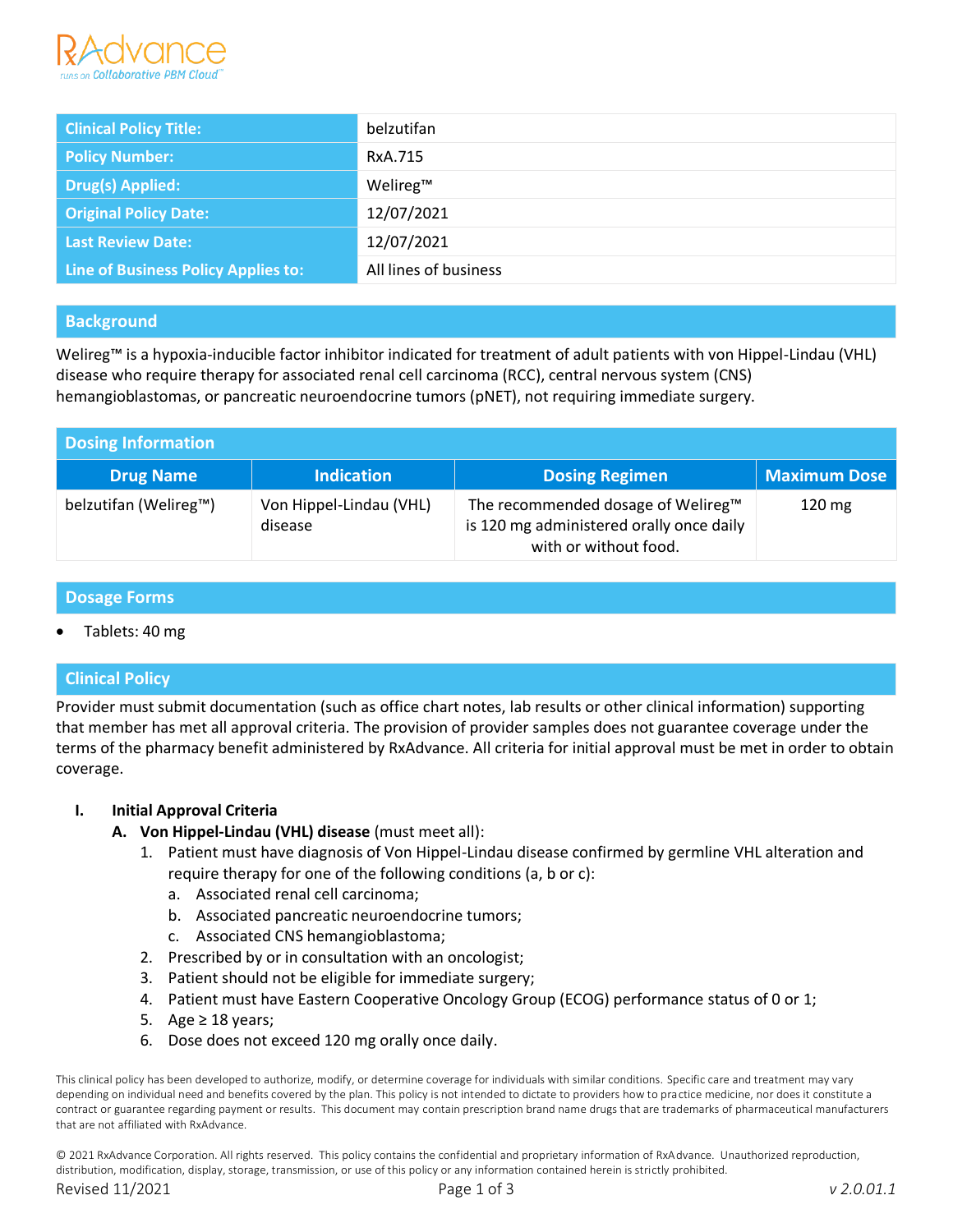

#### **Approval Duration**

**Commercial:** 12 months **Medicaid:** 12 months

# **II. Continued Therapy Approval**

- **A. Von Hippel-Lindau (VHL) disease** (must meet all):
	- 1. Member is currently receiving medication that has been authorized by RxAdvance or the member has met initial approval criteria listed in this policy;
	- 2. Member is responding positively to therapy;
	- 3. If request is for a dose increase, 120 mg administered orally once daily.

**Approval Duration Commercial:** 12 months **Medicaid:** 12 months

## **III. Appendices**

**APPENDIX A: Abbreviation/Acronym Key** VHL: Von Hippel-Lindau RCC: Renal cell carcinoma ECOG: Eastern Cooperative Oncology Group pNET: pancreatic neuroendocrine tumors CNS: central nervous system

## **APPENDIX B: Therapeutic Alternatives**

Not Applicable.

## **APPENDIX C: Contraindications/Boxed Warnings**

- Contraindication(s):
	- o None reported.
- Boxed Warning(s):
	- o Embryo-fetal toxicity.

## **APPENDIX D: General Information**

- Anemia: Monitor for anemia before initiation of and periodically throughout treatment with Welireg™. Withhold Welireg™ until hemoglobin ≥ 9g/dL, then resume at reduced dose or discontinue. For life threatening anemia, or for anemia requiring urgent intervention, withhold Welireg™ until hemoglobin ≥ 9g/dL and resume at a reduced dose or permanently discontinue Welireg™.
- Hypoxia: Monitor oxygen saturation before initiation of, and periodically throughout, treatment with Welireg™. For hypoxia at rest, withhold until resolved, resume at reduced dose, or discontinue depending on severity. For life-threatening hypoxia, permanently discontinue Welireg™.

## **References**

- 1. Welireg™ Prescribing information. Whitehouse Station, NJ: Merck Sharp & Dohme Corp; August 2021. Available at: [https://www.accessdata.fda.gov/drugsatfda\\_docs/label/2021/215383s000lbl.pdf.](https://www.accessdata.fda.gov/drugsatfda_docs/label/2021/215383s000lbl.pdf) Accessed November 15, 2021.
- 2. IPD Analytics Rx Insights\_New Drug Review\_ Welireg™ 08.2021. Avaliable at: https://secure.ipdanalytics.com/User/Pharma/RxStrategy/Search?q=Welireg. Accessed November 15, 2021.
- 3. National Comprehensive Cancer Network Drugs and Biologics Compendium. Belzutifan. Available at www.nccn.org. Accessed November 15, 2021.